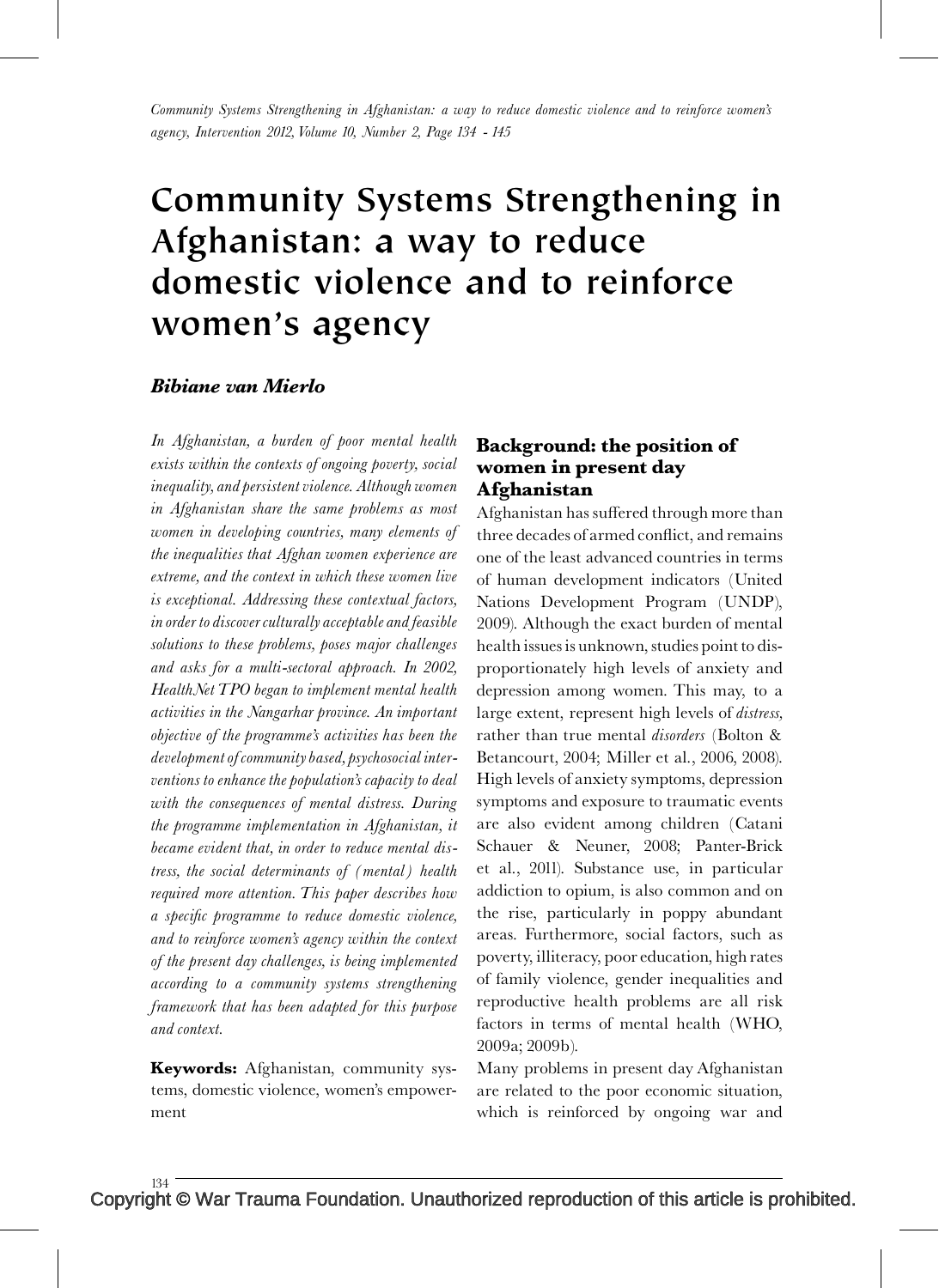insecurity. Traditional beliefs and customs, high illiteracy rates, which includes no precise knowledge of Human and/or Islamic Rights ([HealthNet TPO, 2010\)](#page-10-0), are all parts of a social environment where family violence and other harmful practices have a high prevalence, and continue to date. The ongoing war has negatively affected the social fabric of life; traditional tribal leadership has diminished, tribal violence has increased ([Edwards, 2009\)](#page-10-0), marriage practices, such as selling or exchanging girls, are abused for monetary gain [\(Aziz, 2012\)](#page-9-0), and the use of drugs (opium and hashish) is widespread.

Women are suffering primarily from violence within forced marriages, where unfair cultural practices like the exchange of girls (badal) to avoid dowry costs, strengthen family relations, or resolve conflict are common practices [\(Smith, 2009a\)](#page-10-0).The loneliness experienced by many women is exacerbated while living with their husbands' families, and being separated from their own. Additionally, the authority to punish a woman verbally, physically or emotionally often extends to others than just the woman's husband. Mothers-in-law are often perceived to be important perpetrators of violence against their daughters-in-law ([HealthNetTPO, 2011\)](#page-10-0). Some of the harmful practices, like selling or exchanging girls to settle debts, asking for high bride prices or denying widows' inheritance rights, are acts that most Afghans do not view as an extension of their culture, but as a reflection of the breakdown of customary trust and mutual support, and therefore a manifestation of hardship and lack of rule of law as a result of decades of conflict ([United](#page-10-0) [Nations Assistance Mission in Afghanistan](#page-10-0) [\(UNAMA\), 2010\)](#page-10-0).

Since 2001, Afghan women and girls have taken great personal risks to renegotiate the strict gender roles and identities that were imposed upon them by the Taliban. In the face of rising insecurity, violence, and threats, they have made use of opportunities to go to school and university, to earn a living, and to participate in public life.Their progress has nonetheless been slow. The cultural barriers that exist to women's participation in the public sphere remain deeply rooted. Growing anger over the prolonged international military presence and the regarded 'pro-women agenda' of the west has generated a backlash towards girls and women with any perceived association with western interests [\(Cortright & Persinger,](#page-9-0) [2010\)](#page-9-0).

During the last few years, the state building exercise within Afghanistan has mainly been driven through seeking to transplant western institutional arrangements into Afghanistan ([Larson, 2011\)](#page-10-0). The underlying assumption was that by creating an open environment of political and economic competition, governed by the rule of law and impersonal relations, the benefits the west has gained from these institutional arrangements would quickly ¢lter through to Afghanistan as well. However, this transformation process has failed. This is due, in large part, because Afghanistan is not adrift in complete disorder, as has been assumed, but operates based on its own logic. What governs political and economic relations in Afghanistan is not open competition, but deeply personalised relationships ([Kantor & Pain,](#page-10-0) [2010a](#page-10-0)). Intertwined with these factors are fundamental Islamic values linked to moral obligations, including the division of the roles between men and women.

According to the many reports over the occurrence of domestic violence in present day Afghanistan, the personal opinions of individuals are often more egalitarian and forward looking than the cultural norms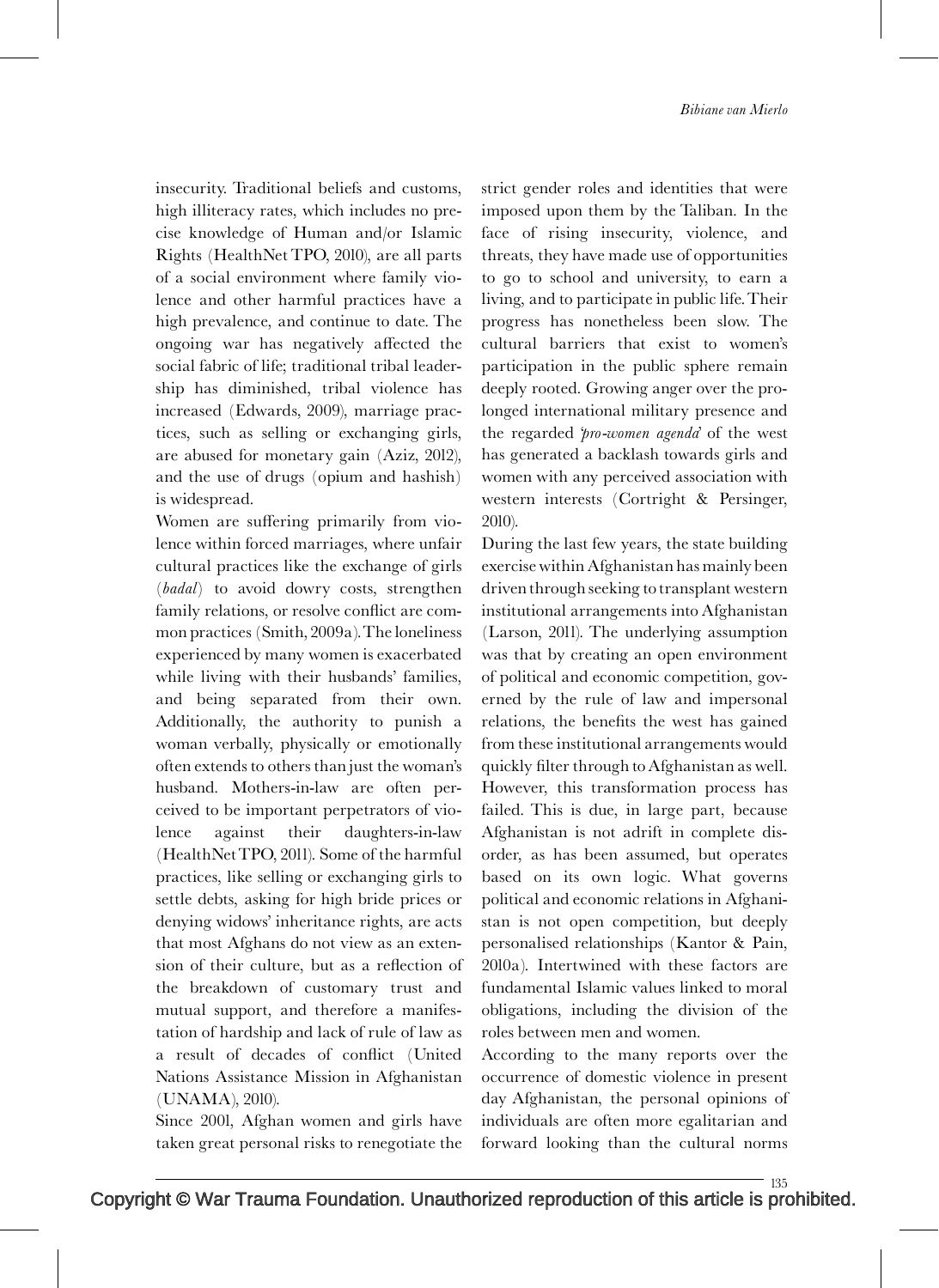and practices of the communities<sup>[1](#page-11-0)</sup> in which these individuals live [\(Smith, 2009a](#page-10-0)). However, alternatives to dominant practices, or ways of breaking with harmful traditions, are still rarely suggested or acted on. This finding could be analysed against the background of Afghan culture. One of the fundamental paradigms in the Afghan worldview is 'honour and shame'. Honour, in the context of Afghanistan, means publically complying with moral codes, social norms and the essential interests of the group. A group can be defined as cultural, ethnic or religious in nature. The desire to avoid social disgrace and shame provides a strong incentive for individuals to comply with these expectations, both in private and in public life. Honour killings, for example, recognise a man's so-called 'right to kill a woman' with impunity, because of the 'damage that her immoral actions' have caused to the family honour ([UNAMA, 2010\)](#page-10-0). Honour and shame are the centrepieces of Afghan self-definition, and as a result they strongly influence the behaviour of both individuals and groups ([Latif, 2011\)](#page-10-0). People will not change customs or practices, if their neighbours continue their pre-existing habits, and if these changes are imposed upon them, especially by foreigners unfamiliar with Islamic traditions and customs. However, as family is of the utmost importance in the Afghan culture, Afghans are also sensitive when it comes to the physical and mental wellbeing of their families. Changing customs and habits, like early or forced marriages that are often the result of these moral codes and social norms, will only be possible if people are aware of the negative impact certain practices can have on the (mental) health of their family members. The basic question, therefore, is how to mobilise large groups of people to abandon practices that affect entire families and communities.

# HealthNet TPO in Afghanistan

HealthNet TPO is a non-profit organisation that works in countries affected by chronic conflict. Established in 1992, its aim is to bridge the gap between emergency aid and structural development. Its mission is to transform emergency health relief into sustainable health development by stimulating and supporting local initiatives. HealthNet TPO started in Afghanistan in 1994 with a disease control programme in refugee camps at the border with Pakistan. The mental health programme, initiated in 2002, provided comprehensive training programmes for health care staff. This has resulted in the integration of mental health within basic health care ([Ventevogel et al., 2012\)](#page-11-0). As well as providing policy support for the Ministry of Public Health (MoPH) and implementing basic psychiatry within the health care system of 10 provinces, the organisation provided psychosocial support to people living in various communities over six provinces. Between 2006 and 2010, HealthNet TPO also implemented programmes to reduce domestic violence in several provinces, in close collaboration with the Ministry of Women's affairs (MOWA) and civil society organisations. These experiences lead to the programme 'Reinforcing the ability of Afghan women to undertake culturally appropriate action towards the improvement of their living conditions, that is funded through the European Commission (EC). The programme started in 2011, and is expected to end in 2014.

## Rationale for using the Community Systems Strengthening (CSS) approach

Social justice is an important determinant of health. It affects the way people live, their consequent chance of illness, and their risk of premature death. Inequities in health arise because of the circumstances in which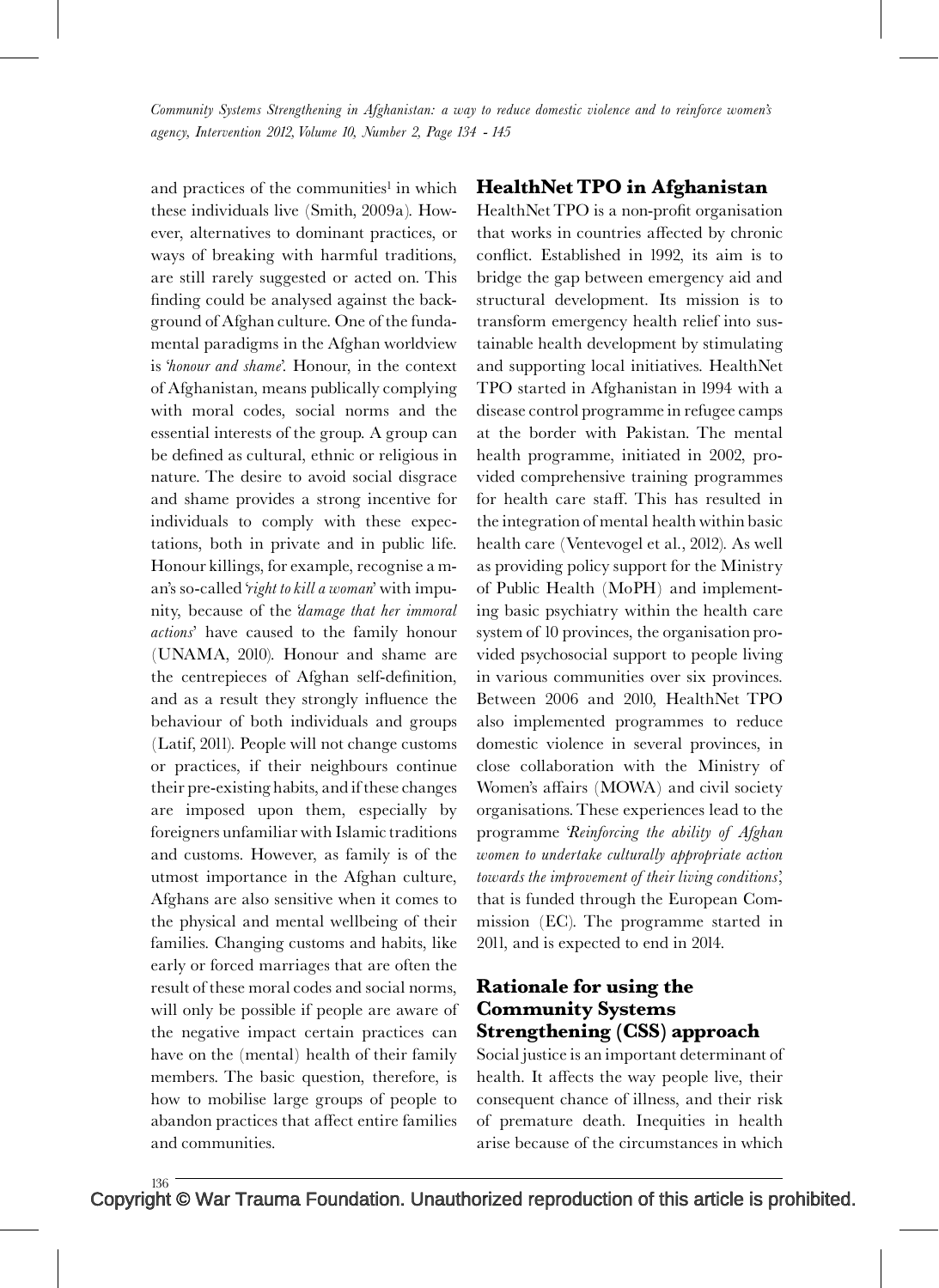people grow, live, work, and the systems put in place to deal with illness. Political, social and economic forces in turn, shape the conditions in which people live and die. The social determinants of health include income (food), social or cultural connectedness and status, education, employment and working conditions, gender, social support, policy, and legal and governance issues ([Commis](#page-9-0)[sion on Social Determinants of Health,](#page-9-0) [2008;](#page-9-0)[WHO, 2009a\)](#page-11-0).

To anchor the specific development of community interventions, based on this understanding of social context, HealthNet TPO Afghanistan established a new department in its organisation: the Community Systems Strengthening (CSS) Department. This department develops interventions that are primarily aimed at the social relationships that affect the determinants of health within the community<sup>1</sup>. The goal is to empower people to restore social cohesion/trust. The activities involve a broad range of community actors, enabling them to contribute as equal partners to the long term sustainability of health and psychosocial wellbeing. Activities are also targeted at creating an environment that is responsive and supportive, and where changes can become possible. CSS can have an effect on health without the involvement of formal health care. However, one major focus is on creating the cultural appropriate and necessary preconditions for, among other things, the (re)establishment of a functional health system.

# Piloting the CSS framework in Afghanistan

The programme described in this paper aims to promote culturally appropriate solutions to increase the capacity of women to take care of themselves and their children, to reinforce their autonomy and to increase income, while also reducing domestic violence. In order to come to a comprehensive set of actions, the programme adapted the framework for CSS as defined by the Global Fund[2](#page-11-0) ([Global Fund, 2010\)](#page-10-0). The framework used consists of five major components: (1) mapping communities; (2) building networks of support at different levels; (3) development of an action plan based on identified resources and needs; (4) capacity building of local stakeholders; and (5) specific community activities and service delivery. This paper describes how the programme is currently being implemented according to each of these components. The backbone of the programme consists of women in the 10 participating provinces. In each province, 15 women divided over several districts are trained and mobilised to set up local (sub) groups, in order to generate plans and actions towards an increase in their autonomy. Each woman creates her own network of some 20 members, resulting in approximately 3000 direct beneficiaries.

# Component 1. Mapping communities: recognising and working with community preconditions

Experience in the field over the past years has demonstrated the importance of a systematic shaping of a programme's content to the local context. In order to do so, information was needed about major needs, gaps and, even more importantly, relevant (human) resources within specific communities, villages and districts. The collection of relevant information is an ongoing process that can be executed before, during and after more specific actions or interventions. All people living in a community can provide valuable information. The programme uses a checklist where bits and pieces of information are added on a constant basis. In terms of needs and gaps, people were care-

ful not to disclose their 'secrets' to people

137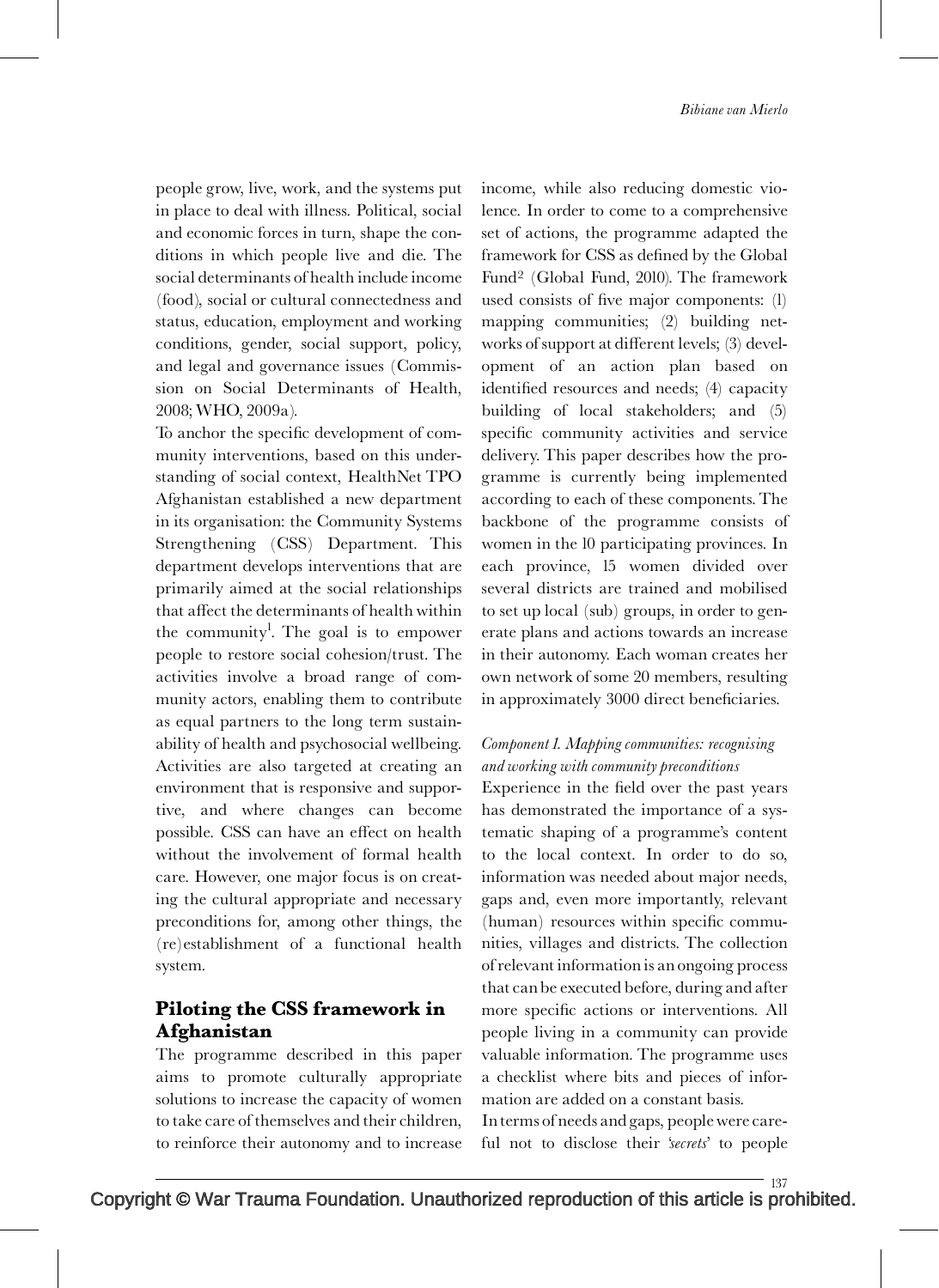who didn't belong to their (extended) family. However, people were more open and willing to share daily issues than commonly expected. Men could be approached in the street, or in the surroundings of a mosque. Women stayed primarily on their compounds, but as has been described for the Pashtun areas in Pakistan, the women in Afghanistan often 'share tales of misfortune'. Articulating grief, among women, is part of a ritual that serves to establish and maintain relationships [\(Grima, 1992\)](#page-10-0). Through conversations with the local population, the negative consequences of existing systems within communities (inequality, power imbalances, domestic violence and other harmful practices) could be detected relatively easily.

There is a great diversity of customs and beliefs among the villages and communities in Afghanistan, so even within the same province, practices can vary widely. This can be illustrated by an example of the practice of 'baad', where a murder (or accidental killing) is compensated by giving one or two never-married girls in marriage to the victim's family. This practice is not as common now as it was years ago, but still occurs, especially in the more remote areas. In Nangarhar province, this practice has become rare among the Tajik, living in Beshood district. In this part of the province there is less inequality between men and women, probably as a result of the higher educational level. However, in the Shinwar area of the same province, the practice of baad is practiced, and girls may be exchanged or sold.

A major objective of the mapping exercises has been the identification of the right entry points and individual and collective mechanisms per community that ensure or hinder the sustainable development of services. In Afghanistan, the significance of social orders where certain families or clans have more

power than others should be fully recognised ([Kantor & Pain, 2010b](#page-10-0)). Until local decision makers, like village leaders and elders, are willing to allow more open competition, local social orders have no imperative to change. However, other factors also have to be taken into consideration, such as ethnic background, geographic position, distance from district centres, resource endowment, land distribution, level of education, etc. ([Pain & Kantor, 2010\)](#page-10-0).

In the programme, these assessments have been combined with providing information as a first intervention. While assessing needs and exploring the possibilities for women to participate in the programme, women were informed about the benefits of collective action and the importance of mutual support. At the same time, while informing key male figures about the purpose of the programme, they were invited to reflect on their possible contribution to reinforce the overall wellbeing of their families.

#### Component 2. Building networks of support at different levels

On the basis of the information obtained through the mapping exercises at the beginning of the programme in 2011, context specific changes were defined that guided the setting of objectives and action planning in the following phase.The aim was to create structures where key figures, (local) organisations and governmental institutions could work together, mutually reinforce each other, and thereby have a synergistic and potentiating effect. In Afghanistan, an improvement in wellbeing goes hand-inhand with reducing poverty and combating illiteracy. As it is not the mandate of HealthNet TPO to work on these issues directly, a multi-agency approach was needed, which required a close coordination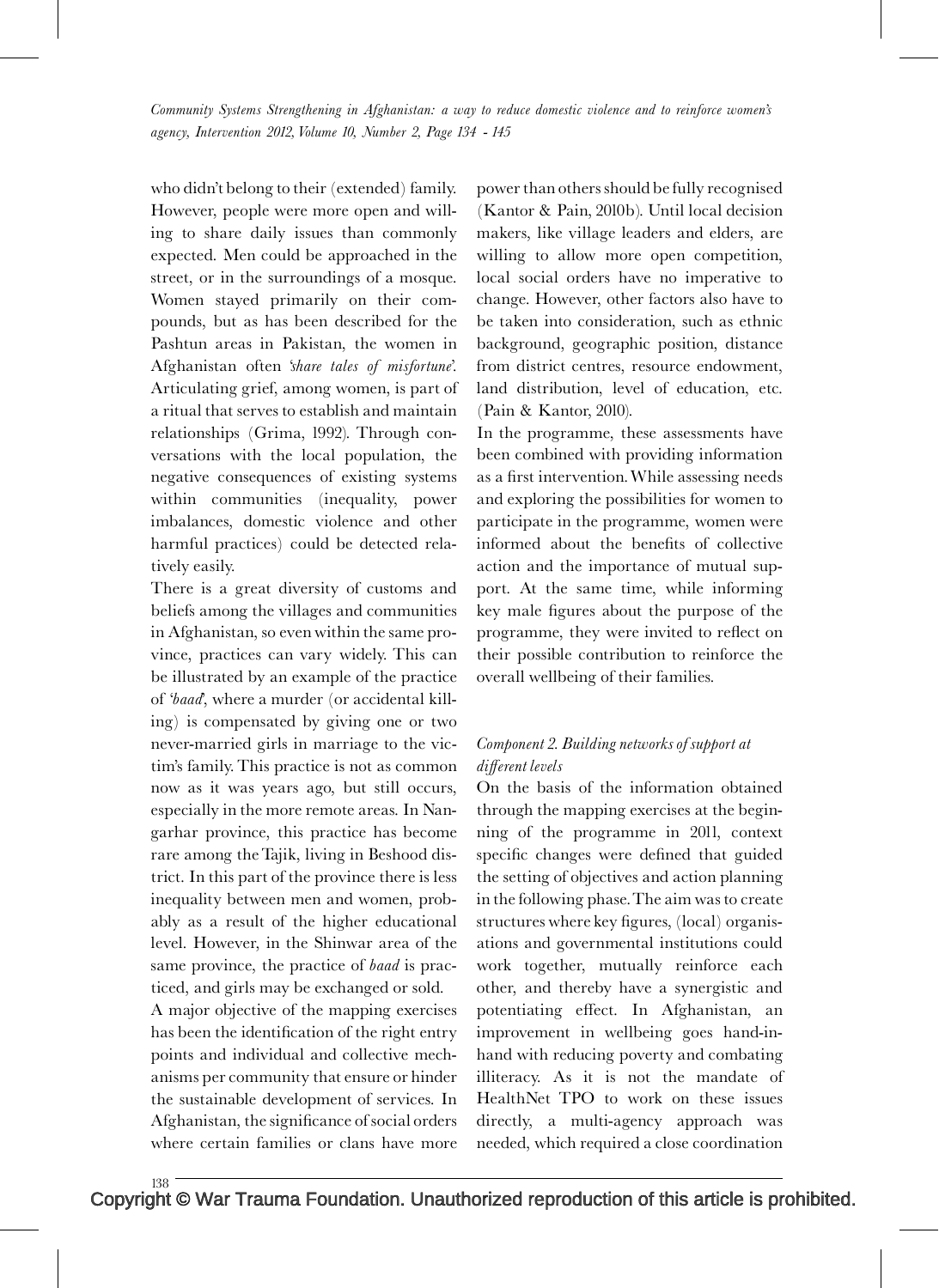with stakeholders at all levels, which will be explained below.

At national level The Ministry of Women's Affairs (MoWA) plays a major role. In all provinces where activities are implemented, (networks of) women are directly supported by the Provincial Directorates of Women's Affairs. The Ministry of Public Health (MoPH), with which HealthNet TPO has worked for years in close collaboration, also plays an important role. Although local, within the CCS programme, *mullahs* are actively involved at grassroots level, regarding the dissemination of key messages. Therefore, a logical next step would be to explore the possibilities of reducing violent practice in collaboration with the Ministry of Religious Affairs, in order to generate initiatives on a larger scale. Another important future key player is the Ministry of Higher Education so as to create modules about (family) violence related issues part of national curricula.

At provincial and district level Task force meetings at the provincial level with the Provincial Directorates of Ministries for Women's Affairs, Public Health, Education, Religious Affairs and Rural Development have been organised to ensure the inter-sectoral coordination among diverse actors when addressing domestic violence and gender equity. In two provinces (Nangarhar and Kapisa), where activities have been implemented since 2004 and 2006, these monthly coordination meetings are more successful than in the other provinces where activities have started later, or only recently. Awareness raising campaigns at provincial level are organised in close collaboration with these stakeholders, enabling women to show and sell products they made as a result of the current programme.

At district and community level The collaboration with community based organisations

 $(CBOs)$  has proven to be very effective, as demonstrated through different programmes that HealthNet TPO has been implementing since 2004 ([HealthNet TPO,](#page-10-0) [2011\)](#page-10-0). As a result of the established networks at district level, women participating in this programme are also receiving practical help from CBOs through income generation projects, literacy classes, and vocational trainings, and through Community Development Councils  $(CDCs)^3$  $(CDCs)^3$  where women are invited to participate in specific rural projects.

'Shuras'<sup>[4](#page-11-0)</sup> are specific local bodies, present in many districts of the provinces, but not always well organised. Many shura members, for example, get money from nongovernmental organisations (NGOs) to attend meetings, but are not actively involved once back in their own communities. To start female shuras, the permission of a village leader is required, but it is possible ([Echavez,](#page-9-0) [2010\)](#page-9-0). In Uruzgan province, a female shura with around 80 members gathers on a regular basis to discuss rural development issues [\(HealthNet TPO, 2011\)](#page-10-0). Within the CCS programme, shura members and other key figures at grassroots level are actively involved. Village leaders, community elders and political authorities are informed about the purpose of the programme, and teachers, mullahs and female influential figures are mobilised to address gender related issues through their daily activities.

#### Component 3. Development of an action plan and intervention continuum

Although a rough activity plan was available before the start of the programme, detailed plans of action have been developed per target area, with local key implementers at different levels and based on identified problems, needs and available resources (component l) and the existence of a network

120

Copyright © War Trauma Foundation. Unauthorized reproduction of this article is prohibited.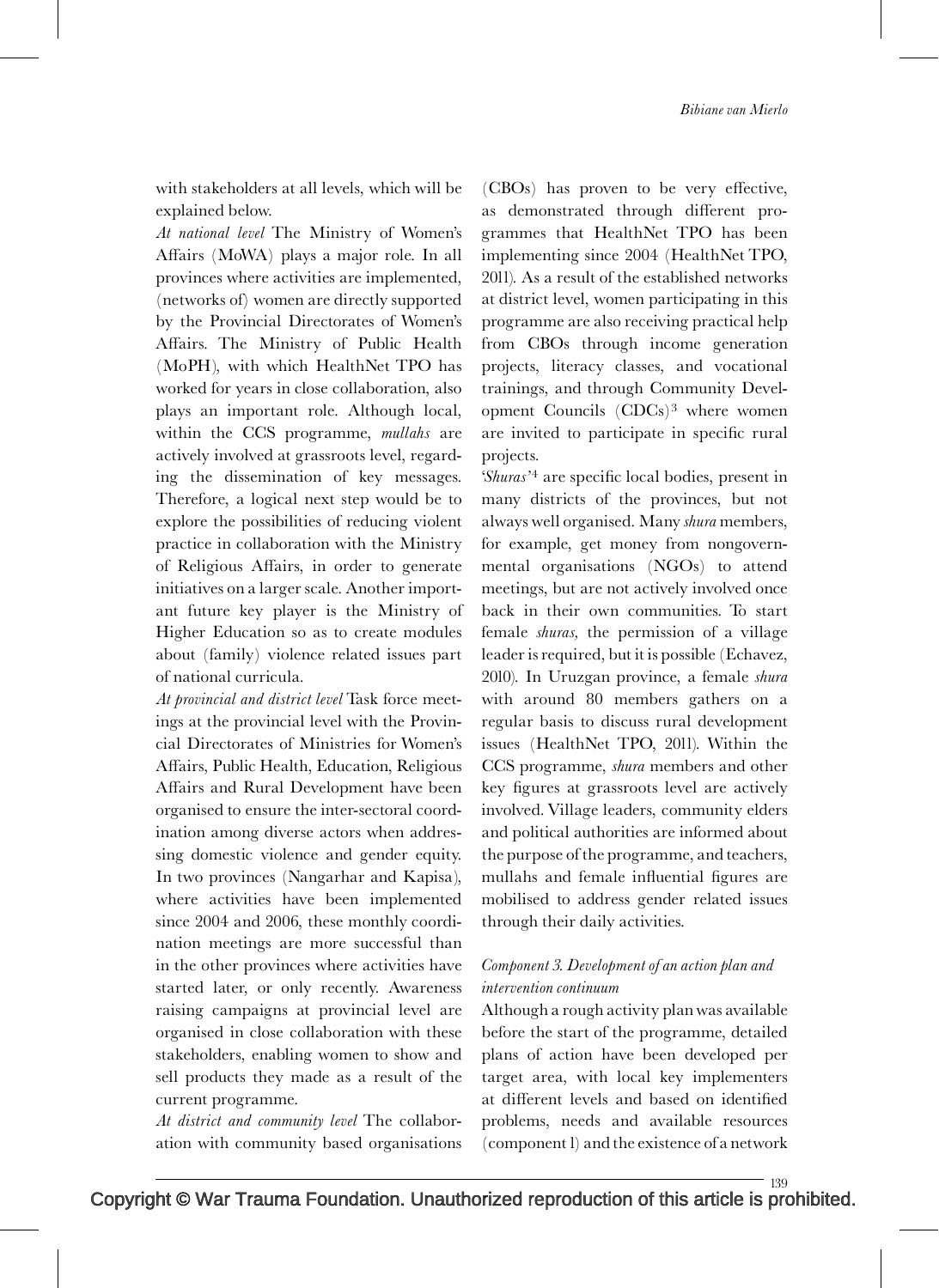of social agents (component 2). The focus was on setting priorities, together with key implementers, and to translate plans into meaningful action. Making decisions, based on this shared vision may sound more complicated than it was; while mapping communities and discussing major problems and challenges, people developed a shared sense of what should and could be done.

The CSS programme is in its second year now. Because a single intervention is unlikely to meet identified needs, multiple interventions are amalgamated into a working system of support; i.e. an intervention continuum, or packages that address multiple types of needs within the years to come. Such an approach does not dictate the use of any specific interventions. Rather, it prioritises the facilitated transfer of people between components along a continuum of support, advocacy and adequate referral to organisations or services.

#### Some key principles

Experience has shown that the dissemination of key messages, across a broad population spectrum, helped to create the space to discuss the benefit or harm of specific practices. In this way, it appears to be more effective in terms of creating change, than targeting individuals or selected families for specific interventions. This was especially true when problems were related to the complex field of gender issues in relation to honour and shame.

Experiences also indicated that addressing culturally sensitive issues by using examples of the Quran should be an essential part of all interventions. Translating messages according to Islam appeared to be a prerequisite for success.

The family is the essence of life in Afghanistan. When violence occurs, all are involved and suffering is shared. Most

problems are settled within families, and as long as the juridical and legal systems are not reinforced, victims of violent practices will not refer to external authorities. Therefore, women's protection and empowerment can only come through a systematic approach that engages the males of the community in all aspects of programme development, from planning to implementation.

Using mass media strategies to address harmful practices (consequences of high dowries or problematic relationships between mothers and daughters in law, etc.) also looks promising. In the cities, dramas on television appeared to be more effective than short radio messages. In the provinces, where there is not always electricity, these dramas might better be broadcast on the radio.

## Component 4. Capacity building: ensuring the presence of skilled human resources

Capacity building can serve as a means to improve social cohesion, and is a process of direct empowerment through cooperative participation where people are invited to take responsibility from the very start. CSS aims to support people to manage their own health and wellbeing. Capacity building should, therefore, be defined within the context that the focus is not only on service provision. The whole idea is to enable populations in distress to take control of their own wellbeing through a diversity of interventions that can be provided by community actors.Within the current CSS programme, workshops are being conducted, enabling key figures to transfer key messages about gender related issues through psycho education or (support) group sessions. Community health workers receive training regarding the identification of people in need of more specialised care, and teachers are mobilised to integrate life skills into their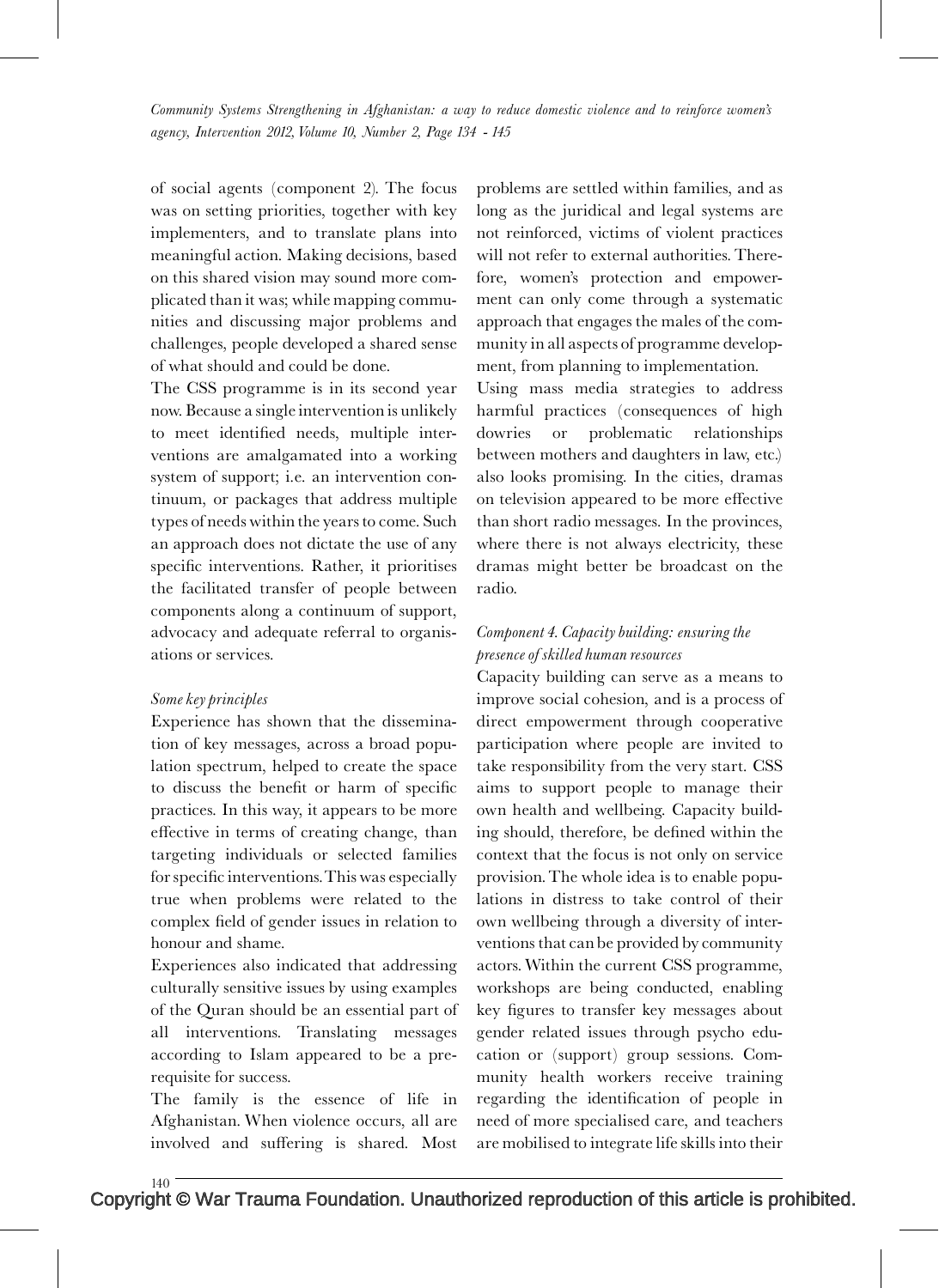curricula. The key issue is always to install local capacity to organise, implement and maintain initial efforts and work done.

Social oriented, community based activities are not yet imbedded into an existing governmental structure, and therefore depend fully on independent initiatives of NGO actors. Lobbying efforts within ministries, and building the capacity of CBOs to take over activities, are both important goals of the CSS programme. It is too early to determine whether this organisational and institutional capacity building will be successful. What is certain at this stage is that it takes time to build the necessary capacity to make efforts effective and sustainable.

## Component 5. Community activities and direct service delivery

Awareness raising and psycho education The first step within the current programme was to inform the local population about the programme, while providing them basic education in (mental) health related issues as a result of harmful practices. The attempt here was to disseminate key messages among broad audiences by key local ¢gures. For many people, basic information is an essential first step towards a behavioural change. Group discussions The major purpose behind organising specific group discussions was to create a platform for social change among key persons like mullahs, teachers and other community members. Both men and women were invited to discuss existing practices (like early marriages, exchange of women between families to avoid dowry costs or to settle disputes) and possible alternatives. One of the challenges during recent years has been the sustainability of these discussions, which are welcomed at the beginning of projects but are difficult to maintain over a longer period. One of the recommendations is to integrate these group discussions within existing structures, like health committees, shuras or Community Development Councils, and to make topics like domestic violence, women's empowerment, etc., a cross-cutting issue of existing platforms.

Support groups or self help groups In a support group, people come together to tell their story or discuss a problem, with the specific aim of receiving support or learning from the other participants. While in a support group the facilitator still plays an important role, the group ultimately can become an independent self-help group. In Afghanistan, these groups have proven to be successful among women, especially in provinces where HealthNet TPO has been present since 2004 with psychosocial related programmes, as illustrated by the case study below.

'Some years ago we started a project; members of one of our support groups started to buy chickens from another NGO. Our support group members started to sell the eggs of these chickens and made some money.With that money they bought new chickens through that same NGO, as that was the deal. Although this NGO does not exist anymore, many women copied this practice and nowadays, in my direct surroundings, it has become common practice.' (Female psychosocial worker, Nangarhar).

Structured and ongoing support The success of running support groups in Afghanistan has resulted in the design of the current EC programme, where 15 women in each of the 10 participating provinces are receiving continuous and structural support over a period of three years. During the first training, these women created their own vision for the future and outlined the actions that were needed to succeed. Provincial staff members of the programme visit on a regular basis to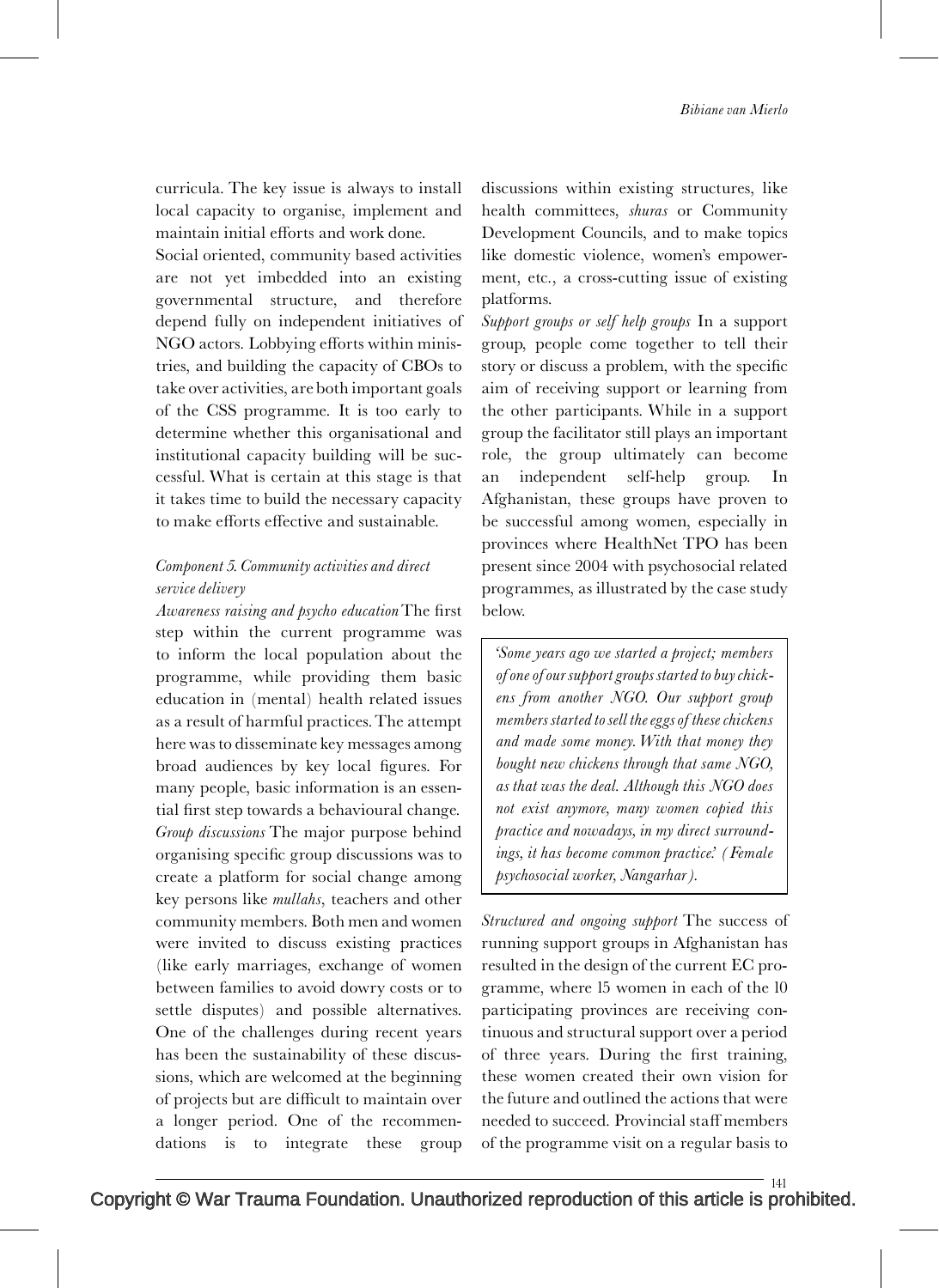provide support. Extra training is provided, based on encountered challenges. The ultimate aim is to create networks where women are mobilised to take joint action aimed at reinforcing women's agency and wellbeing. Collaboration with existing structures As many reported harmful practices are related to violent behaviour within, and between, families and many of these problems need a tailor made approach, a further exploration of existing resources within the community and family was necessary to discover how these sensitive issues could be resolved in a culturally appropriate way [\(HealthNet](#page-10-0) [TPO, 2011\)](#page-10-0) Most problems are settled within the families, or at a community level, but in the case of a big dispute, people or community elders will consult the district governor ([Smith & Lamey, 2009\)](#page-10-0). The reasons behind not taking disputes to the state are related to the weak juridical and legal system in place, and to social norms and expectations; it is shameful to take a dispute out of the village and share internal difficulties with outsiders. Similarly, there is a social expectation that people will first go to a spin giray ('white-beard', a Pashtun term to indicate a respected elder in the family) with their problems. It would be disrespectful not to do so [\(Smith, 2009b\)](#page-10-0).

While women's decision-making roles are restricted, people's opinions on what role women should or could play, in the case of domestic disputes, is often more progressive. Although women having a decision-making role in the *jirga*'<sup>[5](#page-11-0)</sup> is extremely rare, when discussing disputes between family members (particularly those that involve women), spaces in which women do influence dispute resolution processes can be found. These women are referred to as 'white-hairs' (older women) and they are recognised for possessing similar attributes as the male members of a jirga: being trustworthy, just, and having

knowledge of the community. As such, they are sometimes called on to advice other members of a jirga, and to help persuade those in dispute to accept the final decision<sup>6</sup>. According to the results of a recent unpublished survey [\(HealthNet TPO, 2011\)](#page-10-0), there is a shift in the social set-up that has materialised over the last decades, explained below.

'In earlier times, people from a specific income group or power position would be respected, and were seen as role models. Due to ongoing violence and corruption, this aspect, or patron/ client aspect of the relationship, has become much less  $\int$ important]. There is a strong tendency among 'common villagers' to distrust the powerful people. They have not delivered as they were supposed to, in terms of protection and behaviour. Sometimes even men come to demand sessions together with women? (Male key informant, Kabul, October 2010)

Community elders and female influential figures are actively involved within the current programme, in an attempt to create a supportive platform for women while undertaking their activities. In years to come, more research will be needed to explore how these changing ways of handling disputes, conflicts and other culturally sensitive issues can reinforce CSS related activities, and vice versa.

## Major conclusions

Applying the CSS framework in Afghanistan in an attempt to reduce domestic violence and to reinforce women's agency looks promising. More time is needed to measure the outcome of the approach, but the extensive and structural attention to community preconditions, in order to adapt the programme design to the local context, seems to reinforce the sustainability of interventions in a country where family, religion,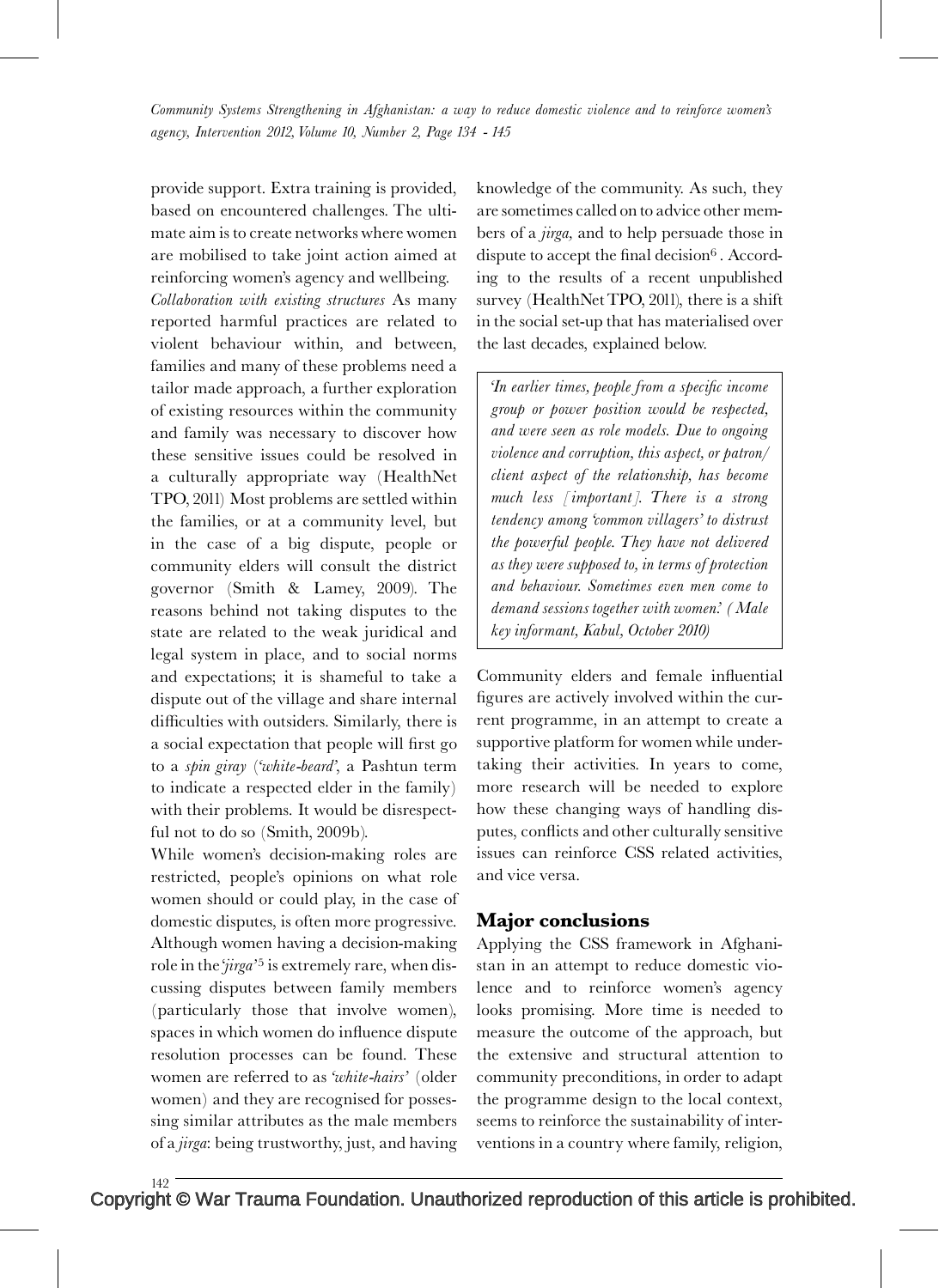<span id="page-9-0"></span>traditions and informal relationships play an important role.

Building networks in order to undertake collective action is another essential step forward in a context where action towards an increase in women's agency may seem too risky for individuals, but becomes possible for groups through strength in numbers. An essential aspect of the CSS approach is to enable people in distress to take control of their own (health) situation by creating a cultural appropriate system of support.This can be achieved by reinforcing existing networks like shuras, CDCs, etc., and by establishing new systems of support. Afghan society is changing; the implementation of activities aimed at a behavioural change among large groups of people should therefore be a flexible process, based on local needs and possibilities and responsive to social and cultural changes and phenomena. There are limits to the ability of programmes to transform social orders quickly. This argues for a more graduated and step-bystep approach, and a willingness to work within existing structures where they function well.

The data collected during mapping exercises can be considered as a baseline assessment, and have resulted in a first definition of change and implementation strategy, based on priorities, possibilities, available expertise and other context relevant issues. Conducting assessments should be seen as a continuous process of data collection. The current EC programme activities are closely monitored and evaluated, but much remains to be done. HealthNet TPO has engaged in a multi-year process of development and evaluation of the CSS approach that, in essence, aims to mobilise existing community resources to improve overall health, wellbeing and resilience within the targeted communities. The process of development

and evaluation will use a phased process, based initially on action research principles that iteratively focus on implementation and assessment of implementation. This should culminate in conducting an evaluation of the effectiveness of the approach. In the end, this may lead to an evidence based approach to Community Systems Strengthening for Afghanistan.

#### References

- Aziz, N. (2012). What Self-Immolation Means to Afghan Women. Online publication. Available at: [www.outlookafghanistan.net](http://www.outlookafghanistan.net/) (accessed: 6 March 2012).
- Bolton, P. & Betancourt, T. S. (2004). Mental health in post-war Afghanistan. JAMA, 292, 626-628.
- Catani, C., Schauer, E. & Neuner, F. (2008). Beyond Individual War Trauma: Domestic Violence Against Children in Afghanistan and Sri Lanka. Journal of Marital and Family Therapy, 34,165-176.
- Commission on Social Determinants of Health. (2008). Closing the gap in a generation: health equity through action on the social determinants of health. Final Report of the Commission on Social DeterminantsofHealth. Geneva:World Health Organization.
- Cortright, D. & Persinger, S. (2010). AfghanWomen Speak, Enhancing Security and Human Rights in Afghanistan. Vancouver: Kroc Institute for International Peace Studies, University of Notre Dame.
- Echavez, C.R. (2010). Does Women's Participation in the National Solidarity Program make a Difference in their Lives. A Case Study in Parwan Province. Kabul: Afghanistan Research and Evaluation Unit.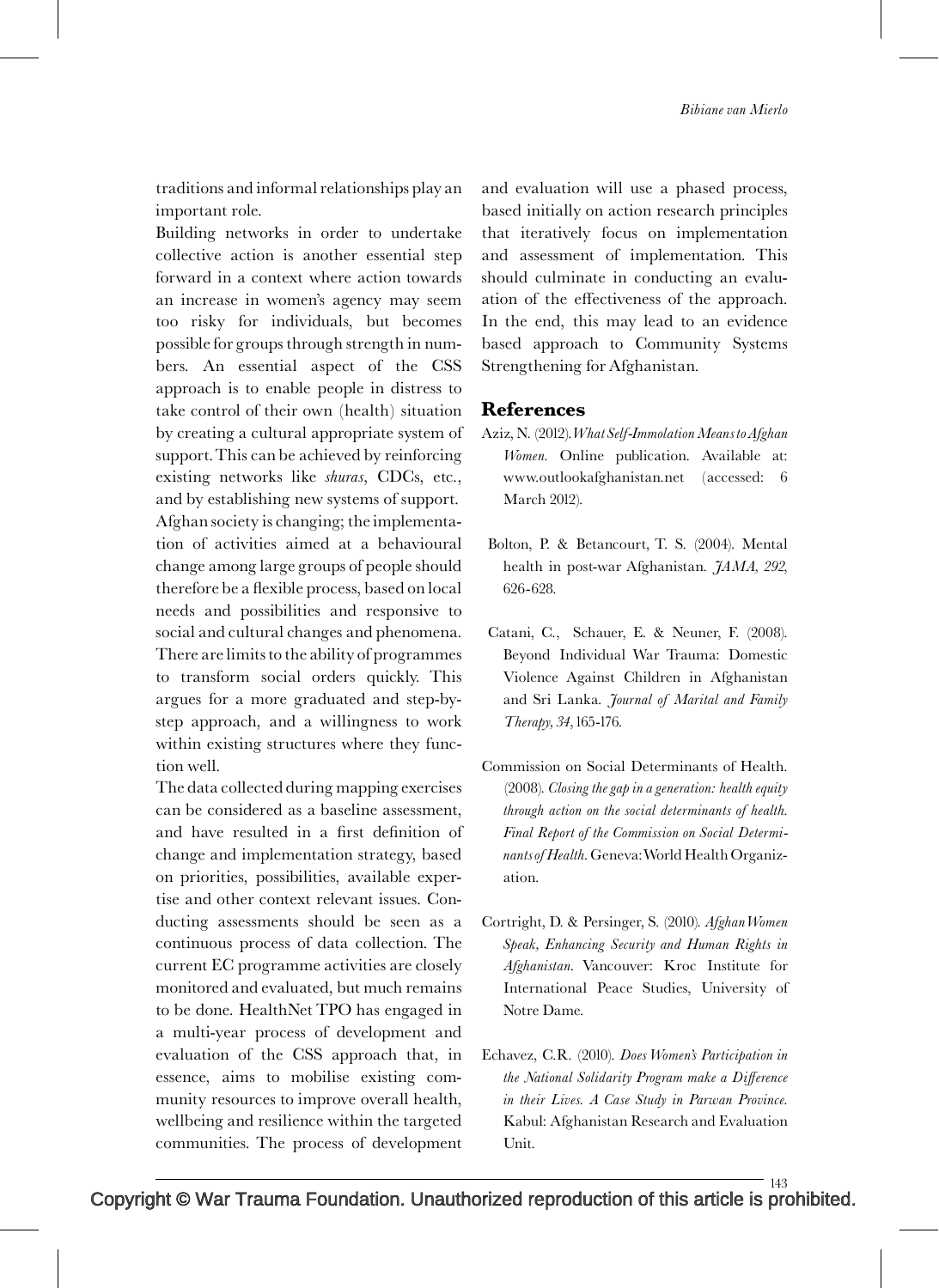- <span id="page-10-0"></span>Edwards, L.M. (2009). The West Needs to Open Itself to the Potential of Tribal Solutions in Resolving the Conflict in Afghanistan. The Beacon: Forum for International issues.
- Global Fund (2010). Community Systems Strengthening Framework. Available at: [www.theglobal](http://www.theglobalfund.org/documents/civilsociety/CSS%20Framework.pdf) [fund.org/documents/civilsociety/CSS Frame](http://www.theglobalfund.org/documents/civilsociety/CSS%20Framework.pdf) [work.pdf](http://www.theglobalfund.org/documents/civilsociety/CSS%20Framework.pdf)
- Grima, B. (1992). The Performance of Emotion among Paxtun Women: The Misfortunes which Have Befallen Me. Austin: University of Texas Press.
- HealthNet TPO. (2010). Community Based Psychosocial Services in Nangarhar and, Kapsia Provinces and in Three Districts of Kabul. (Unpublished document that can be consulted through the author.)
- HealthNet TPO. (2011). Identification of cultural relevant ways to reduce family violence and other harmful practice on a community level. (Unpublished document that can be consulted through the author.)
- Kantor, P. & Pain, A. (2010a). Securing Life and Livelihoods in Rural Afghanistan; the Role of Social Relationships. Kabul: Afghanistan Research and Evaluation Unit.
- Kantor, P. & Pain, A. (2010b). Poverty in Afghan Policy, Enhancing Solutions through Better Defining the Problem. Kabul: Afghanistan Research and Evaluation Unit.
- Larson, A. (2011). Deconstructing "Democracy" in Afghanistan. Kabul: Afghanistan Research and Evaluation Unit.
- Latif,M. (2011). Politics of Afghan culture: Collectivism, Honour and Shame. Tehran Times, Volume 11308.
- Miller, K. E., Omidian, P., Quraishy, A. S., Quraishy, A. S., Quraishy, N., Nasiry, M. N., Nasiry, S., Karyar, N. M. & Yaqubi, A. A. (2006).TheAfghan symptom checklist: aculturally grounded approach to mental health assessment in a conflict zone. American Journal of Orthopsychiatry, 76, 423-433.
- Miller, K.E., Omidian, P., Rasmussen, A., Aqubi, A. & Haqmal (2008). Daily stressors, war experiences, and mental health in Afghanistan. Transcultural Psychiatry, 45, 611^ 638.
- Ministry of Women Affairs. (2007). National Action Plan for the Women of Afghanistan (NAPWA). Kabul: Ministry of Women Affairs.
- Pain, A. & Kantor, P. (2010). Understanding and addressing context in rural Afghanistan, How Villages Differ and Why. Kabul: Afghanistan Research and Evaluation Unit.
- Panter-Brick, C., Goodman, A., Tol, W. & Eggerman, M. (2011). Mental Health and Childhood Adversities: A Longitudinal Study in Kabul, Afghanistan. American Academy of Child & Adolescent Psychiatry, 50, 349-363.
- Smith, D.J. (2009a). Decisions, Desires and Diversity: Marriage Practices in Afghanistan. Kabul: Afghanistan Research and Evaluation Unit.
- Smith, D.J. (2009b). Community-Based Dispute Resolution Processes in Nangarhar Province. Kabul: Afghanistan Research and Evaluation Unit.
- Smith, D.J. & Lamey, J. (2009). A Holistic Justice System for Afghanistan. Kabul: Afghanistan Research and Evaluation Unit.
- United Nations Assistance Mission in Afghanistan (UNAMA). (2010). Harmful